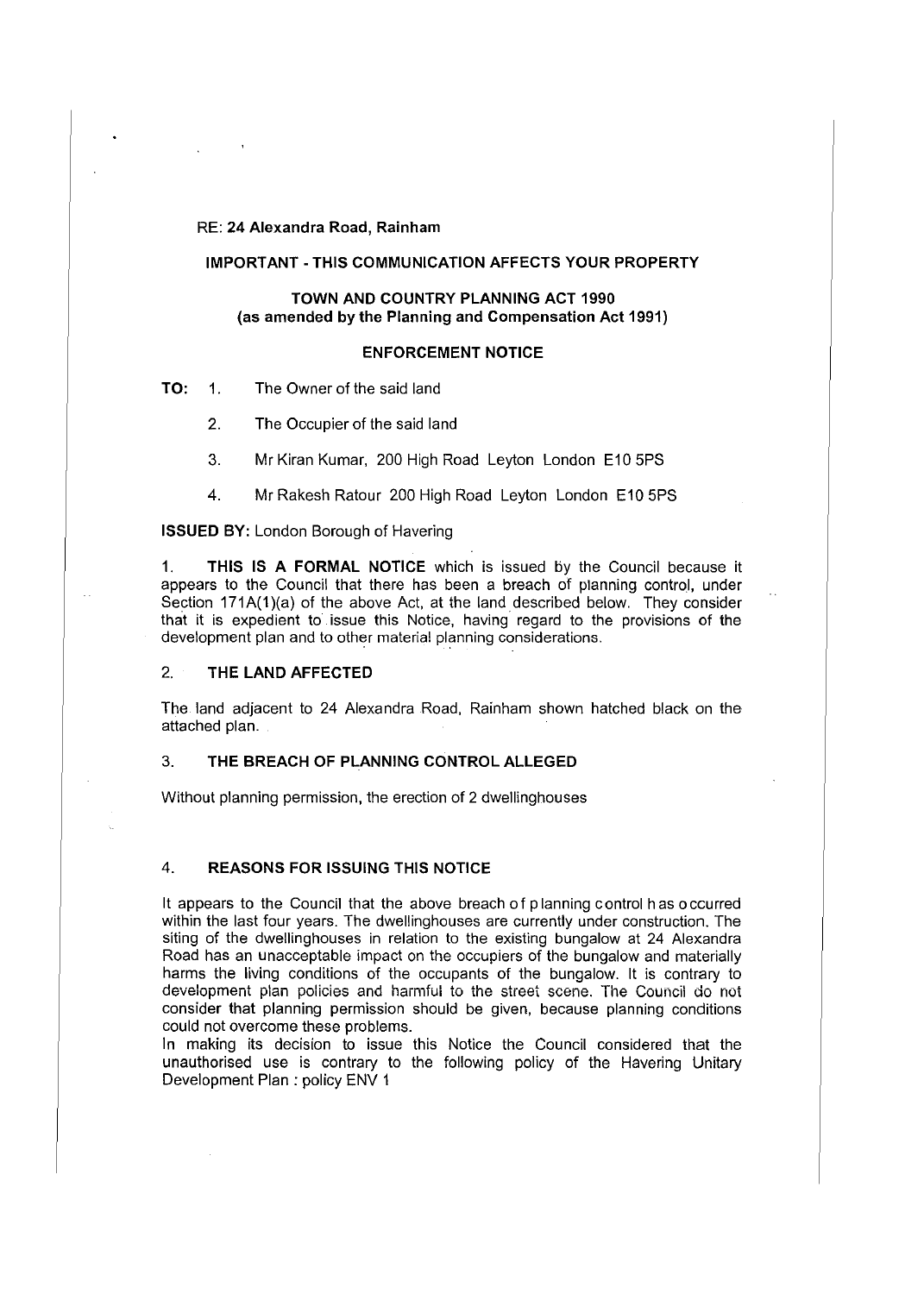## 5. **WHAT YOU ARE REQUIRED TO DO**

(i) Remove the 2 dwellinghouses

Time for compliance: 3 months from the effective date of this notice.

(ii) Remove from the land all building materials and rubble arising from compliance with the first requirement above, and restore the land to its condition before the breach occurred by levelling the ground and reseeding it with grass

Time for compliance: 3 months from the effective date of this notice

# 6. **WHEN THIS NOTICE TAKES EFFECT**

This Notice takes effect on  $27<sup>th</sup>$  April 2004, unless an appeal is made against it beforehand

Dated:  $16<sup>th</sup>$  March 2004

Signed:

 $\mathcal{L}_{\mathcal{A}}$ Authorised Officer

on behalf of London Borough of Havering Town Hall Main Road Romford RM1 380

## **YOUR RIGHT OF APPEAL**

You can appeal against this Enforcement Notice to the Secretary of State by the  $27<sup>th</sup>$ April 2004. Further details are given in the attached explanatory note.

### **WHAT HAPPENS IF YOU DO NOT APPEAL**

If you do not appeal against this Enforcement Notice, it will take effect on  $27<sup>th</sup>$  April 2004 and you must then ensure that the required steps for complying with it, for which you may be held responsible, are taken within the period specified in the Notice.

**FAILURE TO COMPLY WITH AN ENFORCEMENT NOTICE WHICH HAS TAKEN EFFECT CAN RESULT IN PROSECUTION AND/OR REMEDIAL ACTION BY THE COUNCIL.**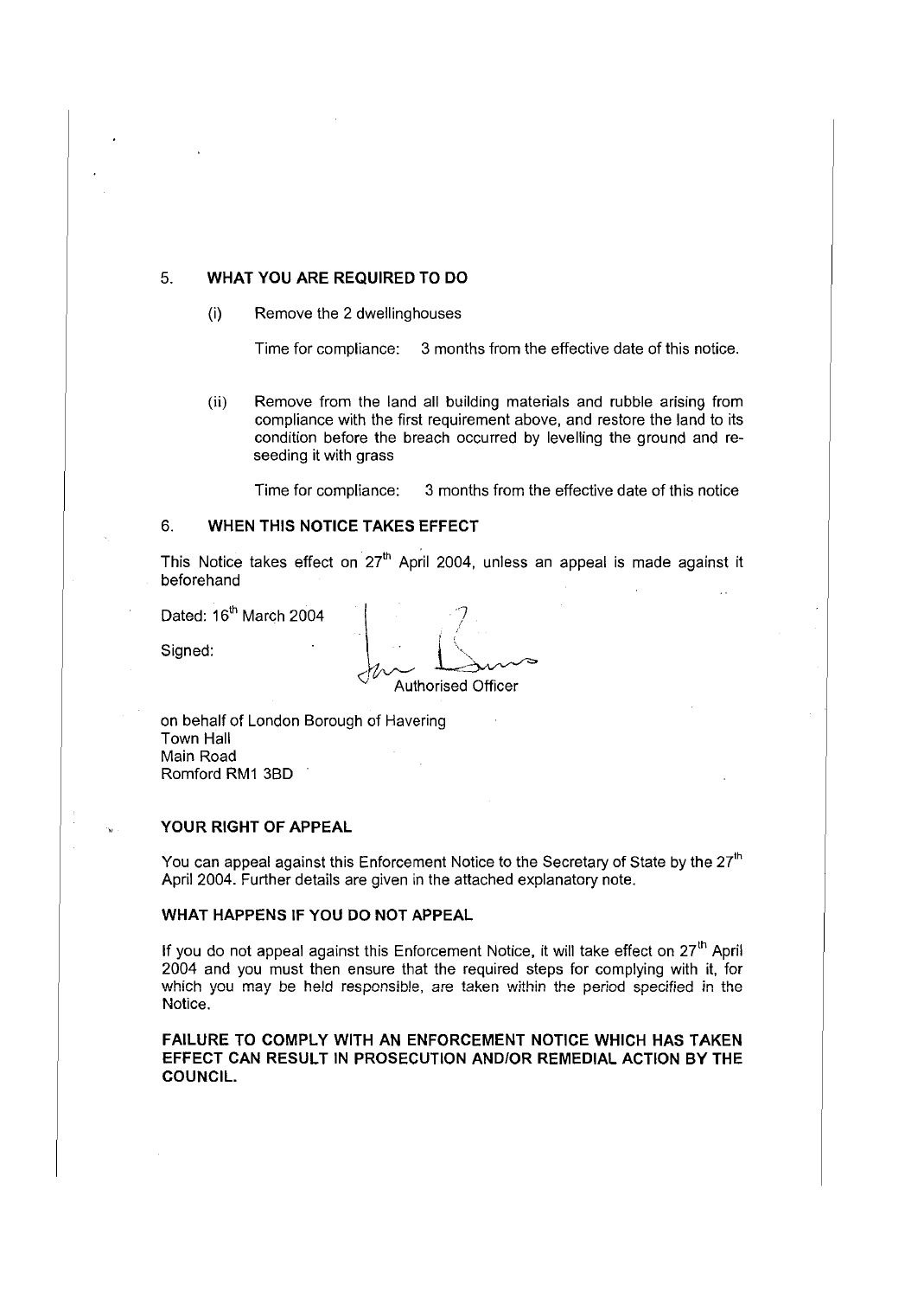#### **EXPLANATORY NOTES**

#### **STATUTORY PROVISIONS**

A summary of Sections 171A, 1718 and 172 to 177 of the Town and Country Planning Act 1990 (as amended) is enclosed with this Notice.

# **YOUR RIGHT OF APPEAL**

You can appeal against this Notice, but any appeal must be in writing and received, or posted (with the postage paid and properly addressed) in time to be received in the ordinary course of the post, by the Secretary of State before  $27<sup>th</sup>$  April 2004. The enclosed booklet "Enforcement Appeals - A guide to Procedure" sets out your rights. Read it carefully. If you appeal you should use the enclosed appeal forms. Two copies are for you to send to the Secretary of State if you decide to appeal. The other is for you to keep as a duplicate for your own records. You should also send the Secretary of State a copy of the Enforcement Notice.

# **GROUNDS OF APPEAL**

The grounds of appeal are set out in Section 174 of the Town and Country Planning Act 1990 and are also set out on pages 2 - 5 the enclosed appeal forms.

#### **PLANNING APPLICATION FEE**

Should wish to appeal on ground (a) - that planning permission should be granted for the unauthorised development -then a fee of £440 is payable both to the Secretary of State and to the Council. If the fees are not paid then that ground of appeal will not be valid.

#### **STATEMENT ON GROUNDS OF APPEAL**

You must submit to the Secretary of State, either when giving notice of appeal or within 14 days from the date on which the Secretary of State sends him a notice so requiring him, a statement in writing specifying the grounds on which you are appealing against the enforcement notice and stating briefly the facts on which you propose to rely in support of each of those grounds.

#### **RECIPIENTS OF THE ENFORCEMENT NOTICE**

The names and addresses of all the persons on whom the Enforcement Notice has been served are:

The Owner of the said land The Occupier of the said land Mr Kiran Kumar, 200 High Road Leyton London E10 5PS Mr Rakesh Ratour 200 High Road Leyton London E10 5PS